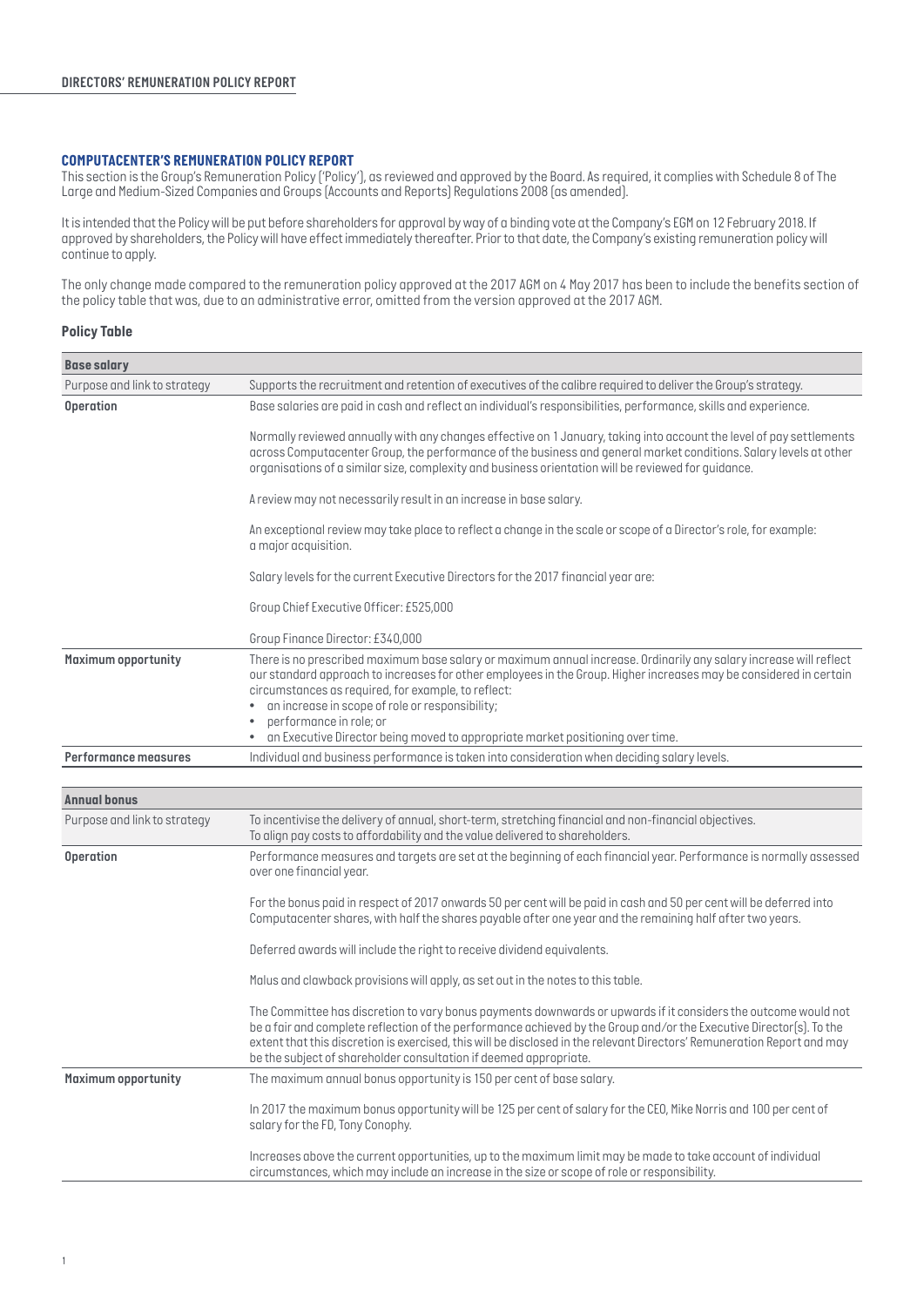# *DIRECTORS' REMUNERATION POLICY REPORT*

| Performance measures | Financial measures will normally be used to calculate at least a majority of bonus achievement and the remainder of<br>annual bonus will normally be attributed to non-financial measures.                                                                                  |
|----------------------|-----------------------------------------------------------------------------------------------------------------------------------------------------------------------------------------------------------------------------------------------------------------------------|
|                      | Financial measures may include profitability, cost management, cash management and other appropriate measures.                                                                                                                                                              |
|                      | Non-financial targets will be stretching targets set by the Committee linked to the delivery of our strategy and the<br>Executive Directors' personal objectives for the year.                                                                                              |
|                      | Targets are reviewed and approved annually by the Committee to ensure that they are stretching and adequately<br>reflect the strategic aims of the Group.                                                                                                                   |
|                      | The Committee determines the threshold and target payout levels each year taking into account the level of stretch in<br>the targets set. The level of award which is payable for threshold performance will not normally exceed 40 per cent of<br>the maximum opportunity. |
|                      |                                                                                                                                                                                                                                                                             |

| <b>Performance Share Plan (PSP)</b> |                                                                                                                                                                                                                                                                           |
|-------------------------------------|---------------------------------------------------------------------------------------------------------------------------------------------------------------------------------------------------------------------------------------------------------------------------|
| Purpose and link to strategy        | To align the interests of Executive Directors and shareholders.<br>To incentivise the achievement of longer-term profitability and returns to shareholders, and growth of earnings in<br>a stable and sustainable manner.                                                 |
| <b>Operation</b>                    | Awards of nil-cost options (or equivalent) which are granted on a discretionary basis and will normally vest subject to<br>performance and continued employment at the end of a performance period of at least three years.                                               |
|                                     | PSP shares will normally be subject to a two-year holding period following vesting. The shares held during the holding<br>period will include the right to receive dividend equivalents.                                                                                  |
|                                     | The Committee reviews the performance criteria, targets and weightings prior to each grant in line with business<br>priorities to ensure they are challenging and fair.                                                                                                   |
|                                     | The Committee has discretion to vary the percentage of awards vesting downwards or upwards if it considers that<br>the outcome would otherwise not be a fair and complete reflection of performance over the plan cycle.                                                  |
|                                     | Awards are subject to a malus and clawback provision as set out in the notes to this table.                                                                                                                                                                               |
| Maximum opportunity                 | The maximum opportunity under the plan is 200 per cent of annual base salary or 400 per cent of annual base salary<br>in exceptional circumstances.                                                                                                                       |
|                                     | The maximum face value of annual awards granted in 2017 will be 200 per cent of salary for the CEO and 175 per cent<br>of salary for the FD.                                                                                                                              |
|                                     | For achievement of a threshold performance level (which is the minimum level of performance that results in any part<br>of an award vesting), no more than 25 per cent of the award will vest.                                                                            |
| Performance measures                | Earnings per share is currently the primary measure for our Performance Share Plan, but the Committee may<br>exercise its discretion to introduce additional or alternative measures which are aligned to the delivery of the<br>business strategy.                       |
|                                     | Details of the performance conditions applied to awards granted in the year under review and to be granted in the<br>forthcoming year are set out in the Annual Remuneration Report for the relevant year.                                                                |
|                                     |                                                                                                                                                                                                                                                                           |
| <b>Retirement benefits</b>          |                                                                                                                                                                                                                                                                           |
| Purpose and link to strategy        | To provide an income for retirement.                                                                                                                                                                                                                                      |
| <b>Operation</b>                    | No special arrangements are made for Executive Directors who are entitled to become members of the Group's<br>defined contribution pension scheme, which is open to all UK employees or the pension plan relevant to the country<br>where they are employed if different. |
|                                     | If the Executive Director so chooses, he/she may take some or all of the pension contribution as a cash alternative,<br>which will be the same percentage of salary as the pension contribution foregone.                                                                 |
| Maximum opportunity                 | Pension contributions or allowances will not exceed 15 per cent of base salary.                                                                                                                                                                                           |
| Performance measures                | N/A                                                                                                                                                                                                                                                                       |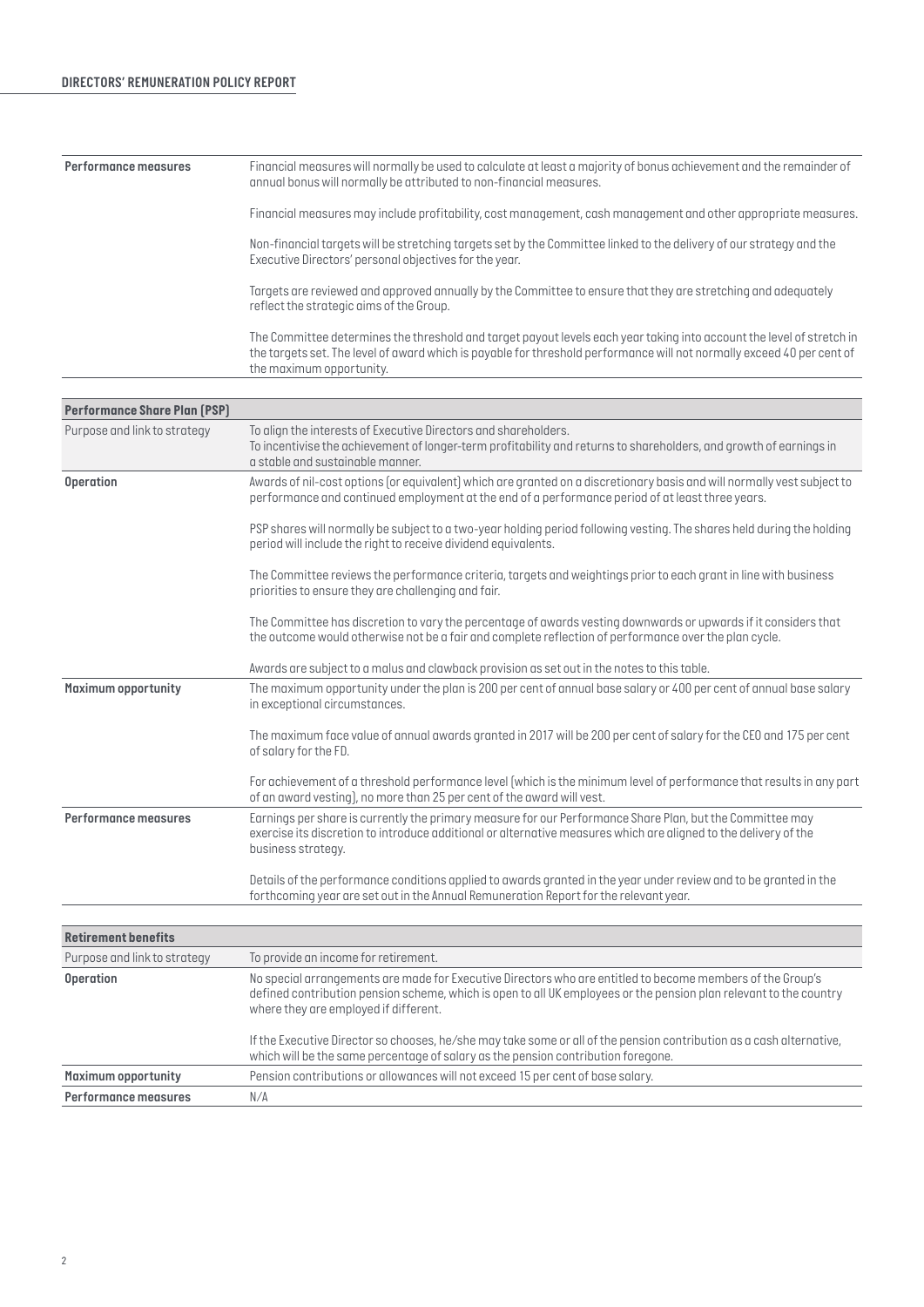# *DIRECTORS' REMUNERATION POLICY REPORT*

| <b>Other Benefits</b>        |                                                                                                                                                                                                                                                                                                                     |
|------------------------------|---------------------------------------------------------------------------------------------------------------------------------------------------------------------------------------------------------------------------------------------------------------------------------------------------------------------|
| Purpose and link to strategy | To provide a competitive level of employment benefits.                                                                                                                                                                                                                                                              |
| <b>Operation</b>             | No special arrangements are generally made for Executive Directors.                                                                                                                                                                                                                                                 |
|                              | Benefits currently include:<br>a car benefit appropriate for the role performed;<br>participation in the Company's private health and long-term sickness schemes;<br>life insurance and income continuance schemes; and<br>participation in all-employee share plans on the same basis as other eligible employees. |
|                              | All of the Group's UK and German tax-resident employees are eligible to participate in the Company's SAYE scheme, if it<br>is offered.                                                                                                                                                                              |
|                              | If new benefits are introduced for a wider employee group, the Executive Directors shall be entitled to participate on<br>the same basis as other eligible employees.                                                                                                                                               |
|                              | If, in the opinion of the Committee, a Director must relocate to undertake and properly fulfil his/her executive duties, a<br>cash payment may be made to cover reasonable expenses.                                                                                                                                |
| Maximum opportunity          | There is no maximum level of benefits provided to an individual Executive Director as the cost of benefits is dependent<br>upon costs in the relevant market. Benefits will be set at levels which are competitive, but not excessive.                                                                              |
|                              | Participation by Executive Directors in the Sharesave scheme, and any other all-employee share plan operated in the<br>future, is limited to the maximum award levels permitted by HM Revenue and Customs.                                                                                                          |
| Performance measures         | N/A                                                                                                                                                                                                                                                                                                                 |

| <b>Chairman and Non-Executive Director fees</b> |                                                                                                                                                                                                                                                                                                                           |  |
|-------------------------------------------------|---------------------------------------------------------------------------------------------------------------------------------------------------------------------------------------------------------------------------------------------------------------------------------------------------------------------------|--|
| Purpose and link to strategy                    | To ensure that the Group is able to attract and retain experienced and skilled Non-Executive Directors.                                                                                                                                                                                                                   |  |
| <b>Operation</b>                                | Fee levels are determined with reference to those paid by other companies of similar size and complexity and taking<br>into account the scope of responsibilities and the amount of time that is expected to be devoted during the year.<br>No individual is involved in the process of setting his/her own remuneration. |  |
|                                                 | Fee levels are normally reviewed every two years and are next due for review in 2018. They may also be increased<br>on an ongoing or temporary basis to take into account changes in the working of the Board.                                                                                                            |  |
|                                                 | The Chairman of the Board receives a fixed fee. Other Non-Executive Directors receive a basic fee and additional fees<br>are payable for the Chairmanship of Board Committees and for the additional responsibility of being the Senior<br>Independent Director. Fees are normally paid in cash.                          |  |
|                                                 | Travel expenses and hotel costs, including any tax due, are also paid where necessary.                                                                                                                                                                                                                                    |  |
|                                                 | 2017 fee levels for the incumbents are as follows:<br>Non-Executive Chairman: £195,000<br>Non-Executive Director base fee: £50,000                                                                                                                                                                                        |  |
|                                                 | Supplementary fees:<br>Senior Independent Director: £6,000<br>Audit Committee Chair: £16,000<br>Remuneration Committee Chair: £10,000                                                                                                                                                                                     |  |
| Maximum opportunity                             | Non-Executive Directors do not participate in any of the Group's incentive arrangements or share schemes and are not<br>eligible for pension or other benefits.                                                                                                                                                           |  |
|                                                 | Maximum in line with the Company's Articles of Association.                                                                                                                                                                                                                                                               |  |
| Performance measures                            | The Chairman of the Board will review individual contributions annually and every three years an independent Board<br>Effectiveness review will be conducted.                                                                                                                                                             |  |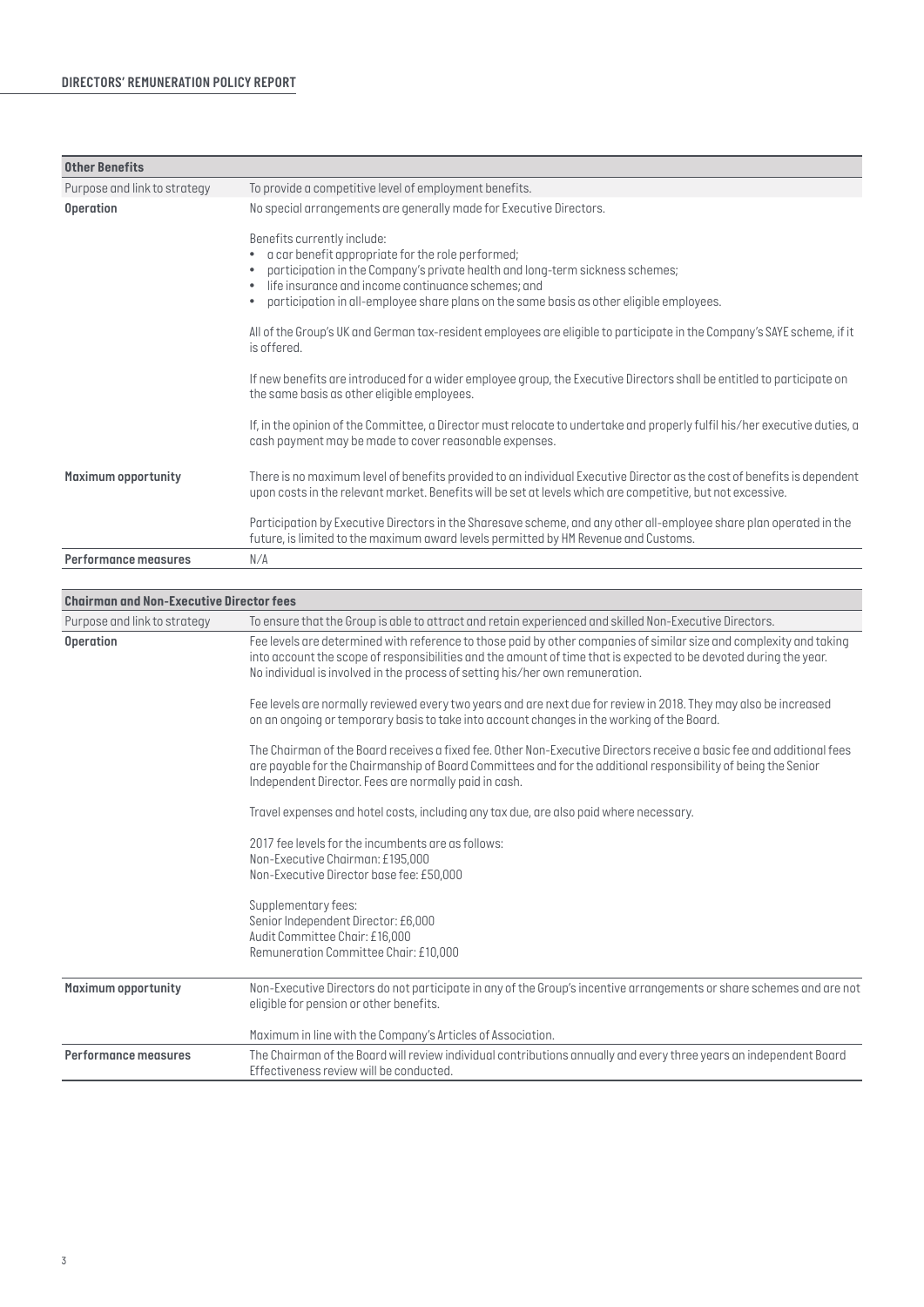| <b>Share ownership quidelines</b> |                                                                                                                                                                                                                                                               |
|-----------------------------------|---------------------------------------------------------------------------------------------------------------------------------------------------------------------------------------------------------------------------------------------------------------|
| Purpose and link to strategy      | To strengthen alignment between Executives and shareholders.                                                                                                                                                                                                  |
| <b>Operation</b>                  | Levels are set in relation to annual base salary, and are normally required to be built over a five-year period. The<br>Committee retains discretion to extend this period on an individual basis, if it believes that it is fair and reasonable to<br>do so. |
|                                   | Options which have vested unconditionally, but are as yet unexercised, will be included on a net basis, for the purposes<br>of calculating shareholdings, as will shares held by an Executive's spouse or dependants.                                         |
|                                   | The Committee will regularly review the minimum shareholding quidelines.                                                                                                                                                                                      |
| Maximum opportunity               | There is no maximum, but minimum levels have been set at 200 per cent of base salary for both the current CEO and<br>FD. Non-Executive Directors are not required to hold shares in the Company.                                                              |
|                                   | Executive Directors who have not yet met their shareholding requirement will be expected to retain at least 50 per cent<br>of any PSP awards which vest (net of tax) until such time as this level of holding is met.                                         |
| Performance measures              | N/A                                                                                                                                                                                                                                                           |

#### *Malus and clawback*

*Malus and clawback provisions apply to the annual bonus and performance share plan as follows:*

#### *Annual bonus*

*• Malus and/or clawback may apply for two years in the event of a material misstatement of the Group's accounts for the relevant bonus year or in cases of gross misconduct.*

#### *Performance Share Plan*

- *Malus may apply prior to vesting in the event of:*
- *• a material misstatement of results; or*
- *• poor risk management resulting in a material reduction in profit; or*
- *• some other substantial reason that the Committee deems appropriate.*
- *Clawback may apply at any time prior to the fifth anniversary of grant in the event of:*
- *• an overpayment to the participant; or*
- *• if the participant leaves in circumstances which, had all the facts been known, would have resulted in the award lapsing.*

### *Explanation of performance measures*

*The performance measures in respect of variable remuneration outlined within the Policy are based on a combination of financial and strategic measures, with an emphasis on the financial performance of the Group, and therefore to the value that the business delivers to its shareholders. The Company is committed to long-term earnings per share growth through increased profitability and prudent use of cash generation with a*  services-led strategy. This commitment is reflected in the measures used to motivate and incentivise our management team through the annual *bonus and PSP.*

*The Committee reviews potential performance criteria and targets for the annual bonus and PSP annually, resulting in the performance criteria structure outlined in the Policy.* 

#### *Remuneration arrangements across the Group*

*When setting executive remuneration, consideration is given to pay policies and employment conditions of employees of the Company and elsewhere in the Group.* 

The remuneration of employees across the Group is based on three fundamental principles. Firstly, that it allows the Group to retain the level of *talent necessary to implement the strategy as set by the CEO and Board. Additionally, that levels of remuneration should be sufficient to achieve this aim, but should never be higher than is necessary to do so. Finally, with limited exceptions, the more significant the ability of an employee to influence the Company's financial results through their individual performance, the higher the proportion of their remuneration should be performance-based.* 

The level and design of variable pay takes into account the need to avoid incentivising the Group's employees to act in a manner that is inconsistent *with the Group's risk appetite, as set by the Board.*

*Consistent with the policy for Executive Directors, where annual bonuses are in place across the Group, they are linked to business performance with a focus on underlying Group, divisional profit and other relevant metrics.*

*Whilst only Executive Directors and senior executives participate in the PSP, other full time employees in the UK can participate in the Company's all employee SAYE scheme which is designed to incentivise participants to build a shareholding in the Company, thus aligning their interests with those of the Group's shareholders. This plan is not subject to performance conditions, but requires the employee to remain employed at the end of the term of the scheme which they have joined.*

*In line with local country practices, all employees are encouraged to contribute appropriate savings toward their retirement. In the UK, the Company operates pension arrangements within the Occupational and Personal Pension Schemes (Automatic Enrolment) Regulations 2010.*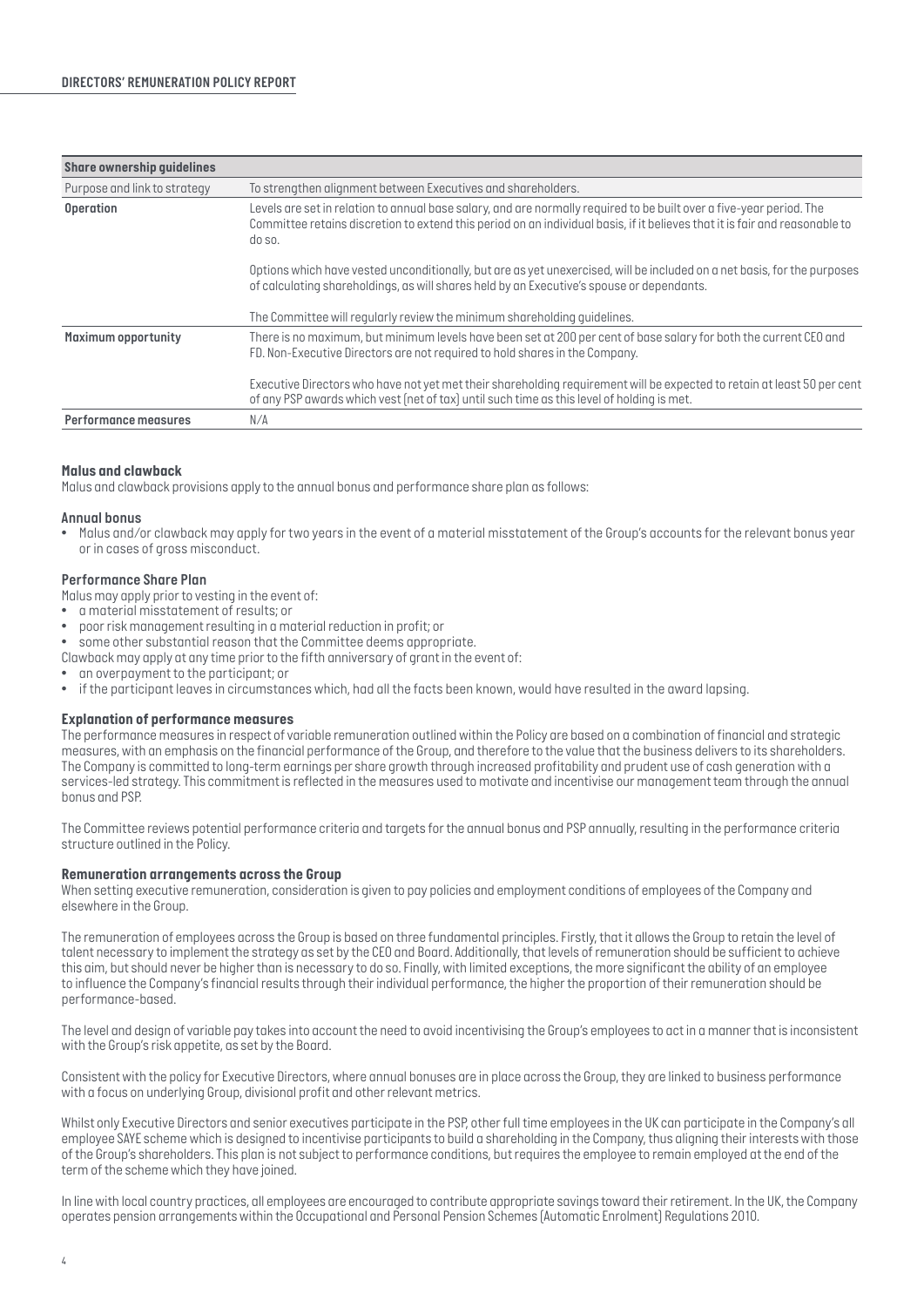*Whilst the Company does not feel it appropriate to consult directly with employees when drawing up the Directors' Remuneration Policy, the Committee has considered any feedback received via employee engagement surveys and from the regular meeting the CEO and Group HR Director conduct with staff representative bodies in each of our major geographies.*

#### *Statement of consideration of shareholders' views*

*The Remuneration Committee takes very seriously the view of shareholders when making any changes to executive remuneration arrangements. It continues to welcome shareholders' views on executive remuneration.*

*The Group consulted with its major shareholders during the second half of the year on the proposed Remuneration Policy.*

#### *Approach to recruitment remuneration*

*When hiring a new Executive Director or promoting to the Board from within the Group, the Committee will offer a package that is sufficient to attract, retain and motivate the right talent, whilst at all times aiming to pay no more than is necessary. Each component will be subject to the limits as specified in the Policy table above.*

*In determining an appropriate remuneration package, the Committee will take into consideration all relevant factors including but not limited to the candidate's location, skills and experience, external market influences and internal pay relativities.* 

*Salary would be provided at such a level as required to attract the most appropriate candidate and may be set initially at below market level on the basis that it may progress towards the market level once expertise and performance has been proven and sustained.* 

*In order to facilitate recruitment, the Committee may offer additional cash and/or share-based elements in respect of any incentive or deferred pay awards forfeited by an Executive Director as a result of terminating prior employment to join the Company, including by utilising Listing Rule 9.4.2 if necessary. The Committee would seek to ensure, where possible, that these awards would be consistent with awards forfeited in terms of form of award, time horizons, value and performance conditions. For an internal Executive Director appointment, any variable pay element awarded in respect of the prior role may be allowed to pay out according to its terms. In addition, any other ongoing remuneration obligations existing prior to appointment may continue. For external and internal appointments, the Committee may agree that certain incidental expenses as appropriate will be met.*

*Where a newly appointed Executive Director is required to relocate, the Group may pay the costs of relocation including housing, travel, taxation advice, shipping costs and education for dependents. Additionally, any Executive Director based outside of the UK will be eligible to participate in insurance and other benefits in line with local practice.*

*Any awards made on recruitment will be subject to such clawback and malus provisions that the Remuneration Committee deems to be appropriate.*

## *Service contracts*

*The Directors' service contracts and letters of appointment are available for inspection at our registered office during normal hours of business and will also be available at our AGM to be held on 4 May 2017.*

#### *Executive Directors*

*The current Executive Directors each have a service contract with the Company which provides for a notice period of up to 12 months from either party. It is intended that this policy would also apply to new appointments of Executive Directors.*

*With the consent of the Board, where an appointment can enhance an individual Executive Director's experience and add value to the Company, Executive Directors are able to accept non-executive appointments outside the Company. Retention of any fees received by the Executive Director is at the discretion of the Committee.*

#### *Non-Executive Directors*

*Non-Executive Directors are appointed pursuant to a letter of appointment for an initial period of three years which may be subject to renewal thereafter. Appointments may be terminated by either the Company or the Non-Executive Director giving three months' notice. Save in respect of retirement by rotation, a Non-Executive Director being removed from office may receive an amount equal to the fee during any remaining notice period.*

#### *Loss of office payments*

*We are committed to ensuring a consistent approach so that we do not pay more than is necessary in circumstances leading to loss of office. In the event of an early termination of a contract, the policy is to seek to minimise any liability. If an Executive Director's employment is terminated, any compensation arrangements will not normally be beyond those set out in their service contract and the rules of the relevant incentive plans.* 

*When managing such situations the Committee takes a range of factors into account, including contractual obligations, shareholder interests, organisational stability and the need to ensure an effective handover.* 

*In the normal course of events, an Executive Director will work their contractual notice period and receive usual salary payments and benefits during this time. In the event of a termination where Computacenter requests that the Executive Director ceases work immediately, a payment in lieu of notice may be made that is equal to fixed pay, pension entitlements and other benefits. Payments may be made on a phased basis. Alternatively, an Executive Director may be placed on garden leave for the duration of some or all of their notice period. Where an Executive Director leaves during a financial year, an annual bonus may be payable with respect to the period of the financial year worked although it will be prorated for time and paid at the normal payment date(s).*

*In the event of termination for cause (e.g. gross misconduct or negligence), neither notice nor a payment in lieu of notice would be given and the Executive Director would cease to perform services immediately.*

*Any share-based entitlements granted to an Executive Director under our share plans will be determined based on the relevant plan rules. The default treatment is that any unvested awards lapse on cessation of employment during the relevant performance or deferral period. However, in certain prescribed circumstances, such as ill-health, injury, disability, redundancy, retirement, sale of the employing company or business outside the Group or any other circumstances at the discretion of the Committee, 'good leaver' status may be applied. For good leavers, awards will normally vest on their normal vesting date, and for awards made under the PSP, be subject to the satisfaction of the relevant performance conditions at that time and reduced pro rata to reflect the proportion of the performance period actually served. The Committee may allow awards to vest at the time of cessation on the basis outlined above.*

PSP awards which are subject only to the holding period following *vesting will lapse in the event of cessation of employment for cause (e.g. gross misconduct or negligence).*

*In the event of the death of an Executive Director, awards vest at cessation with no performance assessment. In such circumstances, unless the Committee determines otherwise, awards will be reduced pro rata to reflect the proportion of the performance period actually served.*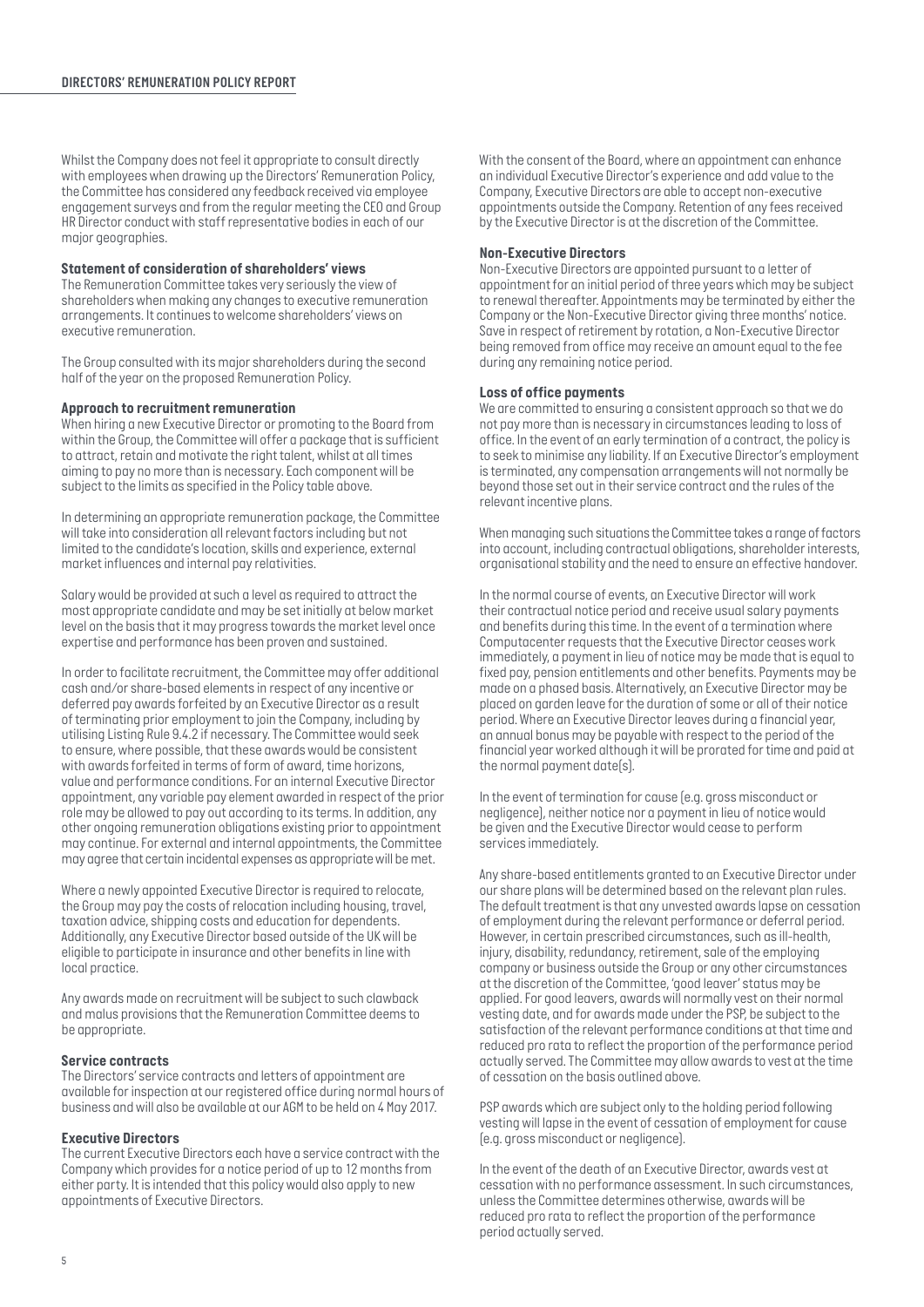## *DIRECTORS' REMUNERATION POLICY REPORT*

*In the event of a takeover or winding-up of Computacenter which is not part of an internal reorganisation of the Group, awards may also vest to the extent determined by the Committee taking into account the period that has elapsed since the awards were granted, and the performance achieved by the Executive Director against any applicable performance targets. Early vesting may also be permitted in the event of a demerger or other transaction which in the Committee's opinion would affect the value of awards. Where the Executive Director participates in one or more of the Company's all-employee share schemes, awards may vest upon termination in accordance with applicable scheme rules.*

*As is consistent with market practice, we may pay a contribution towards an Executive Director's legal fees for entering into a statutory agreement and may pay a contribution towards fees for outplacement services or repatriation as part of a negotiated settlement.*

*There are no agreements currently in place between the Company and any of its Directors providing for additional compensation for loss of office or employment, other than as disclosed in this report.*

*In any event, the Committee will not sanction rewards for failure and will seek to mitigate any termination payments where possible.*

#### *Exceptions to the Policy*

*The Policy, as set out in this report, comprises the full suite of possible components for the remuneration of Directors at Computacenter.* 

*Notwithstanding the restrictions laid out in the Policy, where the Company has made a commitment to a Director which:* 

- *• was in accordance with the then prevailing remuneration policy at the time that the commitment was made; and/or*
- *• was made before the Director became a Director; and/or*
- *• was made before the rules on binding votes on remuneration policies came into effect,*

*the Company will continue to give effect to it, even if it is inconsistent with the Remuneration Policy of the Company which is in effect at that time.* 

*Earlier remuneration policies of the Company will continue to apply in relation to awards granted under any company PSP and options granted under the Company's all-employee Sharesave Scheme, prior to the approval of the Policy, as these may be granted under one policy and vest or be exercised under a later one. Details of these previous commitments are included within previous Computacenter Annual Reports at www. computacenter.com.*

*The Committee may make minor amendments to the Policy set out above for regulatory, exchange control, tax, or administrative purposes, or to take account of a change in legislation without obtaining shareholder approval for such amendments.*

## *Group CEO – Mike Norris Total Remuneration (£)*



# *Group FD – Tony Conophy Total Remuneration (£)*



*The charts above show the level of remuneration that is projected to be received by the Directors above in accordance with the Directors' Remuneration Policy in the year 2017. The charts above show three outcome scenarios: (a) Minimum receivable pay (b) In line with performance expectations, and (c) Maximum remuneration achievable.*

*In developing the scenarios, the following assumptions have been made:*

#### *Minimum pay receivable*

- *• Only total fixed pay is received (i.e. base salary, benefits and pension), and there is no vesting of any of Computacenter's variable pay schemes;*
- *• Benefits are those projected to be received by the Executive Director in 2017; and*
- *• Pension is measured by applying a cash in lieu rate against salary in 2017.*

## *On-target*

*This is based on what an Executive Director would receive if performance was in line with the Company's expectations, which would result in the following scenario:*

- *• Fixed pay is received;*
- *• Annual bonus pays out at 85 per cent of total potential bonus award for performance in line with expectations; and*
- *• PSP award pays out at 50 per cent of maximum.*